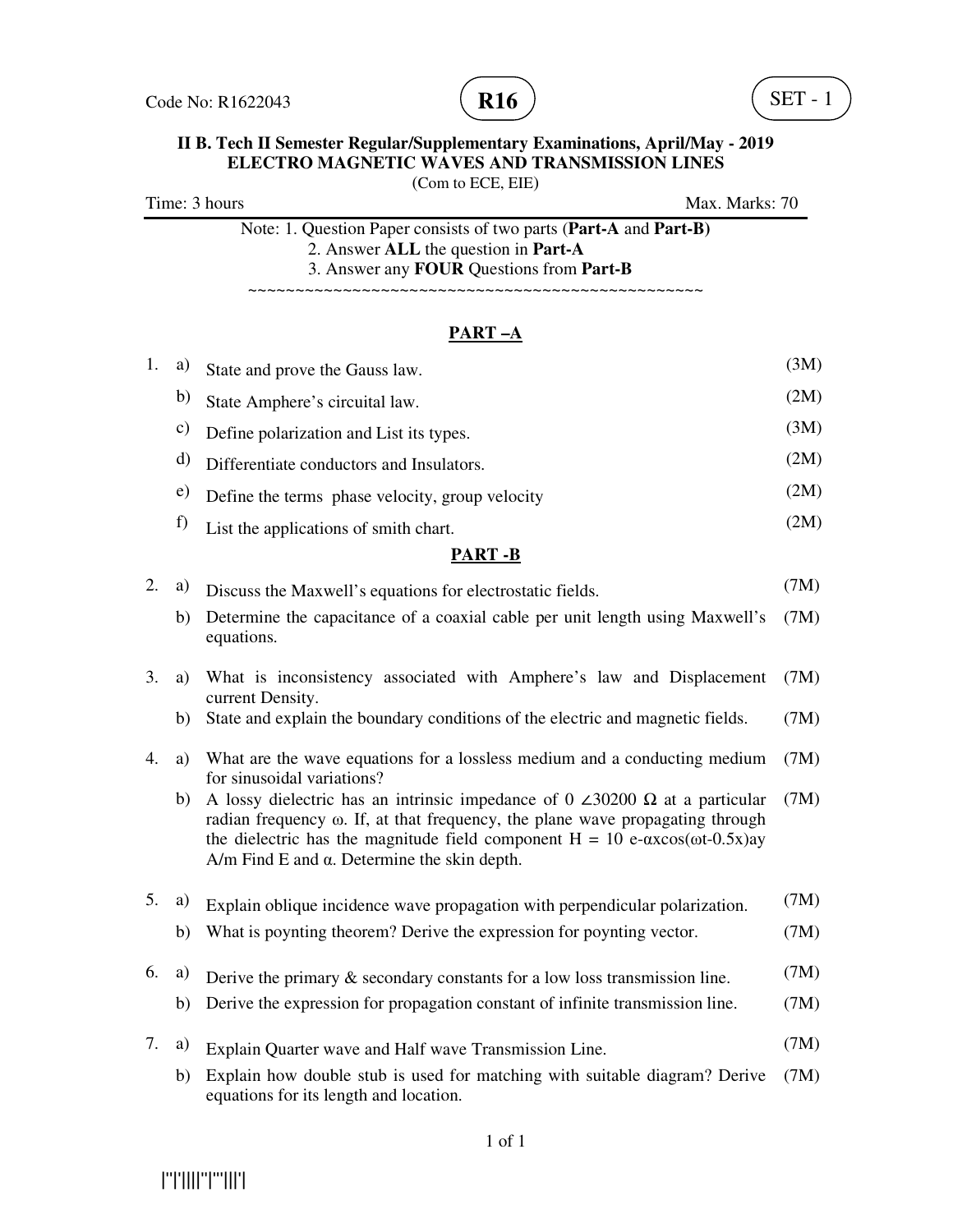



(Com to ECE; EIE) Time: 3 hours Max. Marks: 70 Note: 1. Question Paper consists of two parts (**Part-A** and **Part-B)** 2. Answer **ALL** the question in **Part-A** 3. Answer any **FOUR** Questions from **Part-B** ~~~~~~~~~~~~~~~~~~~~~~~~~~~~~~~~~~~ **PART –A**  1. a) Define convection and conduction currents. (2M) b) Define scalar and vector magnetic potentials**.** (3M) c) Define Uniform plane wave. (2M) d) What is total internal reflection? Explain. (2M) e) Explain the advantages of loading and also discuss the disadvantages.  $(2M)$ f) Define VSWR. Give the relationship between VSWR and Reflection coefficient. (3M) **PART -B** 2. a) State and explain Coulomb's Law. Define electric field intensity giving the units of various parameters involved. (7M) b) Derive Possion's and Laplace's equations from fundamentals. (7M) 3. a) State and explain Maxwell's equation in integral and point form for general time varying fields. (7M) b) State Maxwell's equations for magneto static fields. (7M) 4. a) Derive the expression for attenuation constant and phase constant in a lossy dielectric medium. (7M) b) A uniform plane wave propagating in a medium has  $E = 2e-\alpha z \sin (108t-\beta z)$  av V/m. If the medium is characterized by  $\varepsilon = 1$ ,  $\mu = 20$  and  $\sigma = 3$  S/m, find α, β and H. (7M) 5. a) Define Brewster angle and derive an expression for Brewster angle when a wave is parallelly polarized. (7M) b) Derive the expression for surface impedance of a conductor. (7M) 6. a) Starting from the equivalent circuit, derive the transmission line equations for V and I, in terms of the source parameters. (7M) b) Derive the condition for distortion less transmission line. (7M) 7. a) Define the reflection coefficient and derive the expression for input impedance in terms of reflection coefficient. (7M) b) Explain the basis for construction of Smith chart. Illustrate as to how it can be used of an Admittance chart. (7M)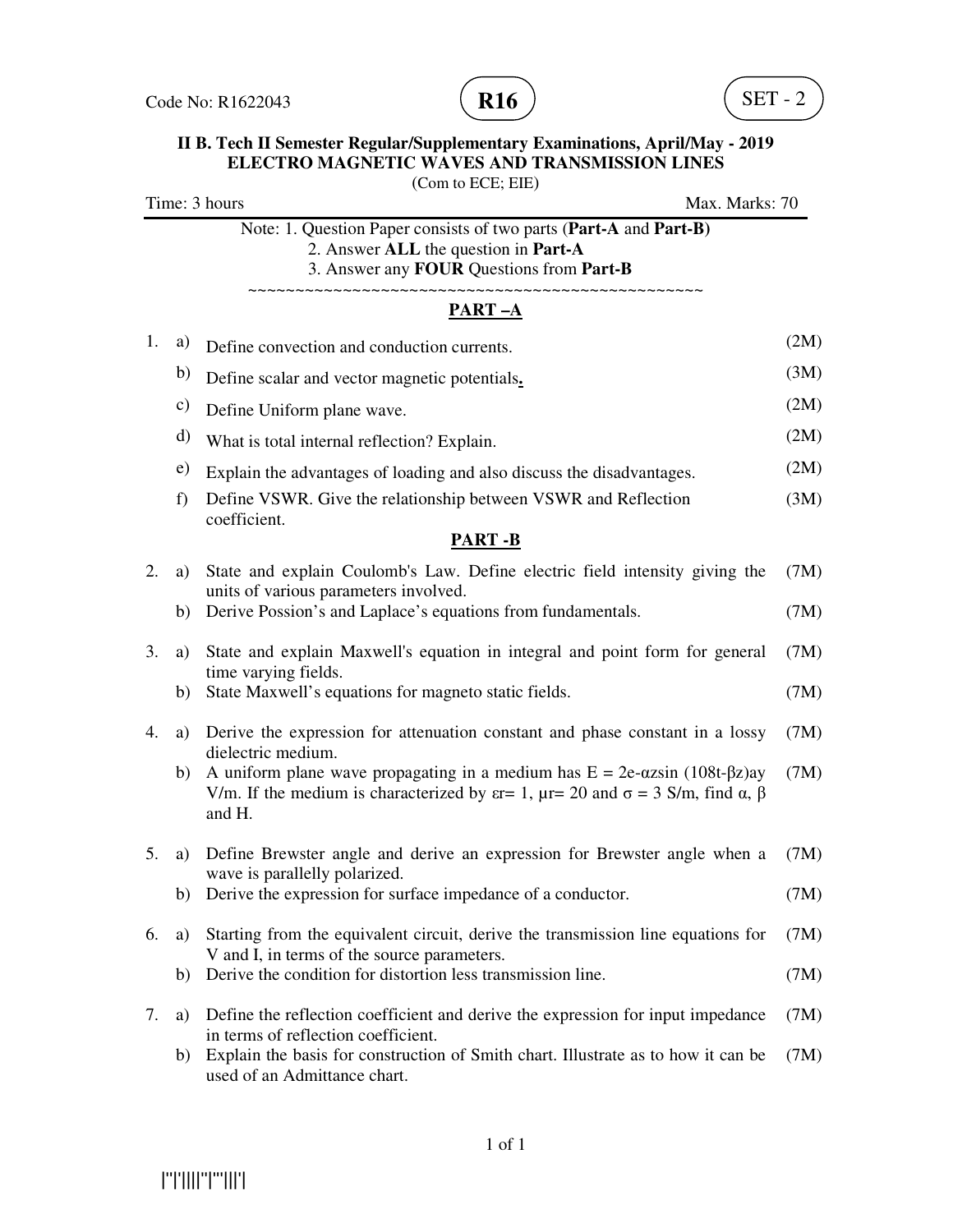

(Com to ECE, EIE)

Time: 3 hours Max. Marks: 70

Note: 1. Question Paper consists of two parts (**Part-A** and **Part-B)** 2. Answer **ALL** the question in **Part-A** 3. Answer any **FOUR** Questions from **Part-B**

~~~~~~~~~~~~~~~~~~~~~~~~~~~~~~~~~~~~~~~~~~~~~~~~

### **PART –A**

| 1.            | a)       | Write Expression for Energy stored in Electrostatic field.                                                                                                                                                                                                                                                                                                                                                           | (2M)         |  |  |
|---------------|----------|----------------------------------------------------------------------------------------------------------------------------------------------------------------------------------------------------------------------------------------------------------------------------------------------------------------------------------------------------------------------------------------------------------------------|--------------|--|--|
|               | b)       | Define Ampere's Force Law.                                                                                                                                                                                                                                                                                                                                                                                           | (2M)         |  |  |
|               | c)       | Explain about wave propagation in Free space.                                                                                                                                                                                                                                                                                                                                                                        | (3M)         |  |  |
|               | d)       | Explain wave propagation in good conductors.                                                                                                                                                                                                                                                                                                                                                                         | (3M)         |  |  |
|               | e)       | Define Infinite Line and Lossless line.                                                                                                                                                                                                                                                                                                                                                                              | (2M)         |  |  |
|               | f)       | What are the applications of Quarter-wave Transmission line?                                                                                                                                                                                                                                                                                                                                                         | (2M)         |  |  |
| <b>PART-B</b> |          |                                                                                                                                                                                                                                                                                                                                                                                                                      |              |  |  |
| 2.            | a)       | Explain the terms and write expressions for Energy density and Dielectric<br>constant.                                                                                                                                                                                                                                                                                                                               | (7M)         |  |  |
|               | b)       | Define Electric potential and derive the relationship between electric potential<br>and electric field.                                                                                                                                                                                                                                                                                                              | (7M)         |  |  |
| 3.            | a)<br>b) | State and Derive the boundary condition for electric and magnetic field at any<br>surface of discontinuity.<br>Three very long parallel conductors are in free space. They lie in one plane space<br>by 50cm. Each of the conductors carries a current of 100 Amps so that in first and<br>second one, the current has same direction.<br>What is the force acting on a meter of first, second and third conductors? | (7M)<br>(7M) |  |  |
| 4.            | a)       | Show that when a uniform plane wave propagating in particular direction, it does<br>not contain any field components in that particular direction.                                                                                                                                                                                                                                                                   | (7M)         |  |  |
|               | b)       | Show that in a good conductor, the skin depth $\delta$ is approximately given by $\delta$ =<br>$2\pi/\lambda$ .                                                                                                                                                                                                                                                                                                      | (7M)         |  |  |
| 5.            | a)       | Explain about different types of transmission lines and write the applications of<br>transmission lines.                                                                                                                                                                                                                                                                                                             | (7M)         |  |  |
|               | b)       | Discuss about reflection and refraction of plane waves for normal incidence at the<br>interface between two dielectrics.                                                                                                                                                                                                                                                                                             | (7M)         |  |  |
|               |          | 6 a) Find $70$ Vn Vg for the dominant mode propagating in rectangular wave guide $(7M)$                                                                                                                                                                                                                                                                                                                              |              |  |  |

- 6. a) Find Z0, Vp, Vg for the dominant mode propagating in rectangular wave guide with a=2.2cm, b=1 cm. Frequency of propagation is 10 GHz. Determine any other modes that are propagating in the waveguide. (7M)
	- b) Derive the condition for distortion less transmission line and also plot the open (7M) circuit short circuit wave forms of voltage and current at the receiving end.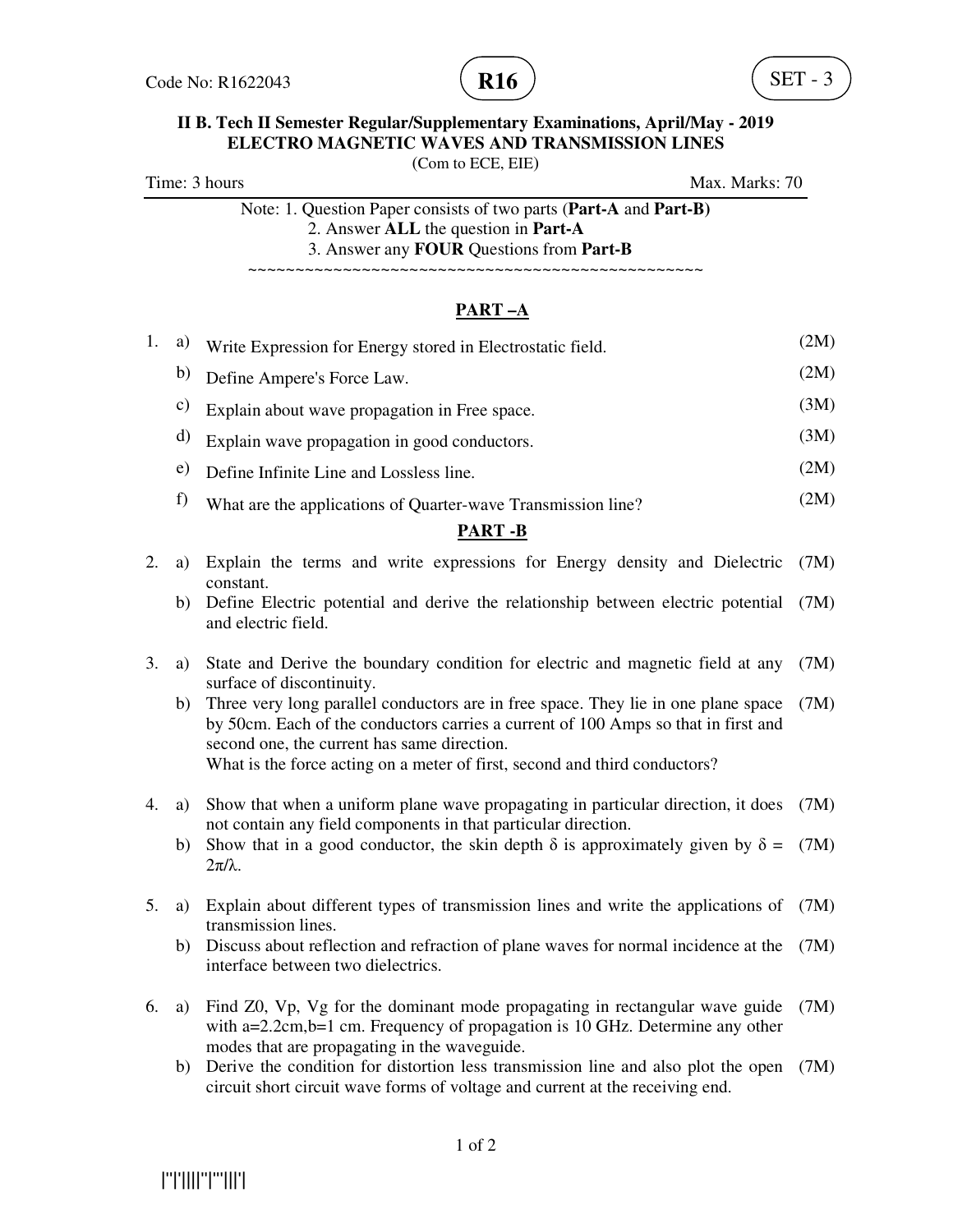

- 7. a) A loss less line of 300Ω impedance is terminated in load impedance of (7M) 100+j650Ω the frequency of operation is 60MHz. Find the length and location of a single stub needed for impedance match.
- b) The VSWR measured of UHF transmission line, working at a frequency of (7M) 300MHz is found to be 2.If the distance between load and voltage minimum is 0.8 meter. Calculate the value of load impedance.